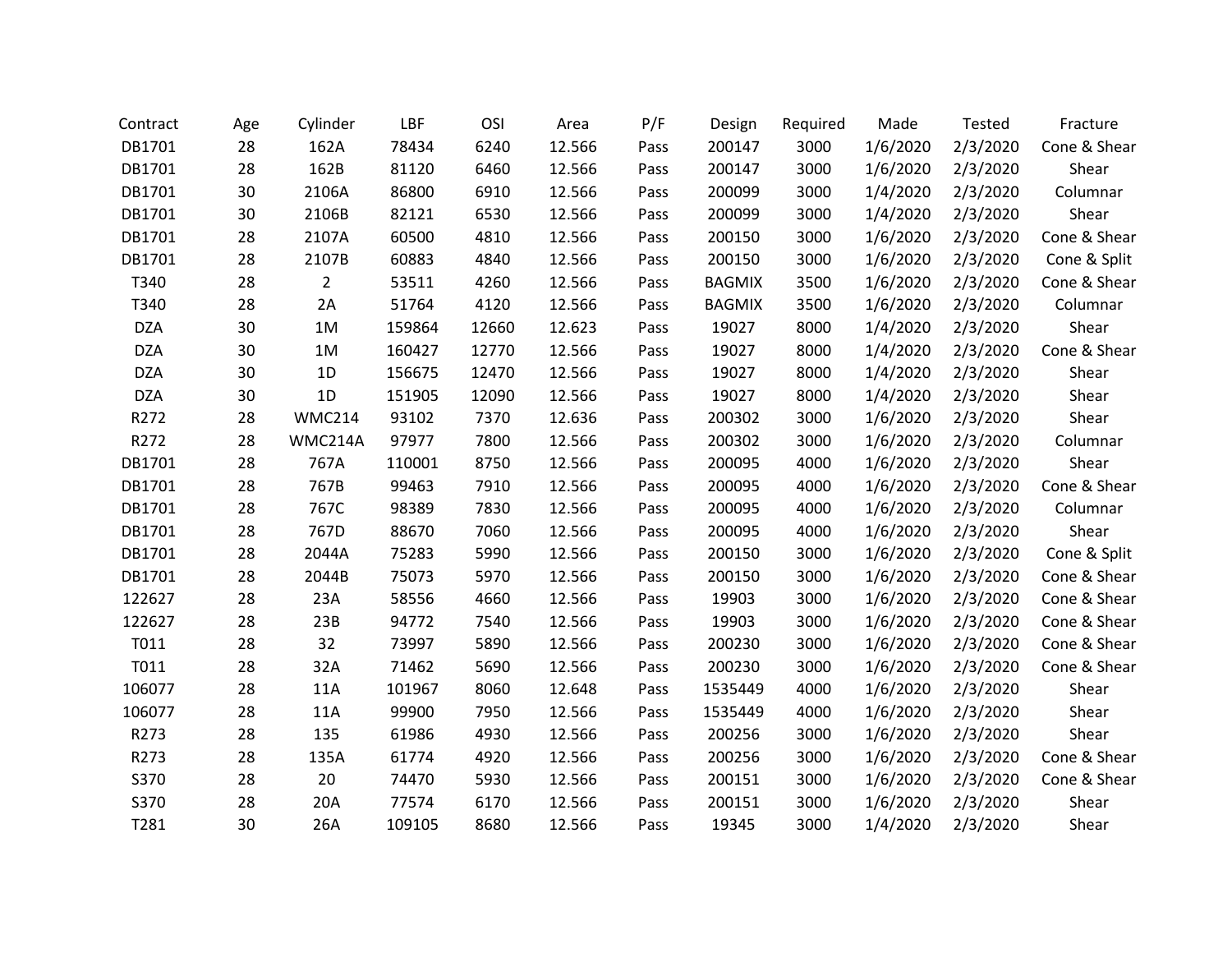| T281       | 30 | 26A           | 108267 | 8620  | 12.566 | Pass | 19345          | 3000 | 1/4/2020 | 2/3/2020 | Cone & Split |
|------------|----|---------------|--------|-------|--------|------|----------------|------|----------|----------|--------------|
| T281       | 28 | 27A           | 89874  | 7150  | 12.566 | Pass | 19345          | 3000 | 1/6/2020 | 2/3/2020 | Columnar     |
| T281       | 28 | 27A           | 113546 | 9040  | 12.566 | Pass | 19345          | 3000 | 1/6/2020 | 2/3/2020 | Columnar     |
| T345       | 28 | 4A            | 68409  | 5440  | 12.566 | Pass | 200271         | 3000 | 1/6/2020 | 2/3/2020 | Cone & Shear |
| T345       | 28 | 4A            | 69876  | 5560  | 12.566 | Pass | 200271         | 3000 | 1/6/2020 | 2/3/2020 | Cone & Shear |
| T350       | 28 | 3A            | 59566  | 4740  | 12.566 | Pass | 200320         | 3000 | 1/6/2020 | 2/3/2020 | Cone & Shear |
| T350       | 28 | 3A            | 61030  | 4860  | 12.566 | Pass | 200320         | 3000 | 1/6/2020 | 2/3/2020 | Cone & Shear |
| T350       | 28 | 3Z            | 58837  | 4680  | 12.566 | Pass | 200320         | 3000 | 1/6/2020 | 2/3/2020 | Cone & Shear |
| T350       | 28 | 3Z            | 57735  | 4590  | 12.566 | Pass | 200320         | 3000 | 1/6/2020 | 2/3/2020 | Cone & Shear |
| P230       | 28 | 1700          | 71407  | 5680  | 12.566 | Pass | 200156         | 3000 | 1/6/2020 | 2/3/2020 | Cone & Shear |
| P230       | 28 | 1700A         | 72217  | 5750  | 12.566 | Pass | 200156         | 3000 | 1/6/2020 | 2/3/2020 | Cone & Shear |
| 121515     | 28 | 7A            | 49184  | 3910  | 12.566 | Pass | 200063         | 3000 | 1/6/2020 | 2/3/2020 | Cone & Shear |
| 121515     | 28 | 7A            | 49312  | 3920  | 12.566 | Pass | 200063         | 3000 | 1/6/2020 | 2/3/2020 | Cone & Shear |
| <b>DZA</b> | 30 | 2L            | 151336 | 12000 | 12.61  | Pass | 19026          | 5500 | 1/4/2020 | 2/3/2020 | Shear        |
| <b>DZA</b> | 30 | 2L            | 144569 | 11500 | 12.566 | Pass | 19026          | 5500 | 1/4/2020 | 2/3/2020 | Shear        |
| <b>DZA</b> | 30 | 2M            | 151317 | 12040 | 12.566 | Pass | 19026          | 5500 | 1/4/2020 | 2/3/2020 | Columnar     |
| <b>DZA</b> | 30 | 2M            | 150125 | 11950 | 12.566 | Pass | 19026          | 5500 | 1/4/2020 | 2/3/2020 | Shear        |
| R272       | 28 | <b>WMC215</b> | 94277  | 7500  | 12.566 | Pass | 200302         | 3000 | 1/7/2020 | 2/4/2020 | Cone & Shear |
| R272       | 28 | WMC215A       | 98784  | 7860  | 12.566 | Pass | 200302         | 3000 | 1/7/2020 | 2/4/2020 | Shear        |
| T340       | 28 | 3             | 80014  | 6370  | 12.566 | Pass | <b>BAG MIX</b> | 3500 | 1/7/2020 | 2/4/2020 | Columnar     |
| T340       | 28 | 3A            | 76692  | 6100  | 12.566 | Pass | <b>BAG MIX</b> | 3500 | 1/7/2020 | 2/4/2020 | Columnar     |
| T300       | 28 | 3             | 92129  | 7330  | 12.566 | Pass | 200373         | 3000 | 1/7/2020 | 2/4/2020 | Columnar     |
| T300       | 28 | 3A            | 87032  | 6930  | 12.566 | Pass | 200373         | 3000 | 1/7/2020 | 2/4/2020 | Shear        |
| DB1701     | 28 | 163A          | 61653  | 4880  | 12.623 | Pass | 200147         | 3000 | 1/7/2020 | 2/4/2020 | Cone & Shear |
| DB1701     | 28 | 163B          | 66525  | 5270  | 12.623 | Pass | 200147         | 3000 | 1/7/2020 | 2/4/2020 | Cone & Shear |
| DB1701     | 28 | 768A          | 82696  | 6580  | 12.566 | Pass | 200095         | 4000 | 1/7/2020 | 2/4/2020 | Cone & Shear |
| DB1701     | 28 | 768B          | 85951  | 6840  | 12.566 | Pass | 200095         | 4000 | 1/7/2020 | 2/4/2020 | Cone & Shear |
| DB1701     | 28 | 768C          | 106874 | 8500  | 12.566 | Pass | 200095         | 4000 | 1/7/2020 | 2/4/2020 | Columnar     |
| DB1701     | 28 | 768D          | 112126 | 8920  | 12.566 | Pass | 200095         | 4000 | 1/7/2020 | 2/4/2020 | Shear        |
| DB1701     | 28 | 2045A         | 74035  | 5890  | 12.566 | Pass | 200099         | 3000 | 1/7/2020 | 2/4/2020 | Cone & Shear |
| DB1701     | 28 | 2045B         | 76202  | 6060  | 12.566 | Pass | 200099         | 3000 | 1/7/2020 | 2/4/2020 | Shear        |
| 122627     | 28 | 24A           | 65573  | 5210  | 12.598 | Pass | 19913          | 3000 | 1/7/2020 | 2/4/2020 | Shear        |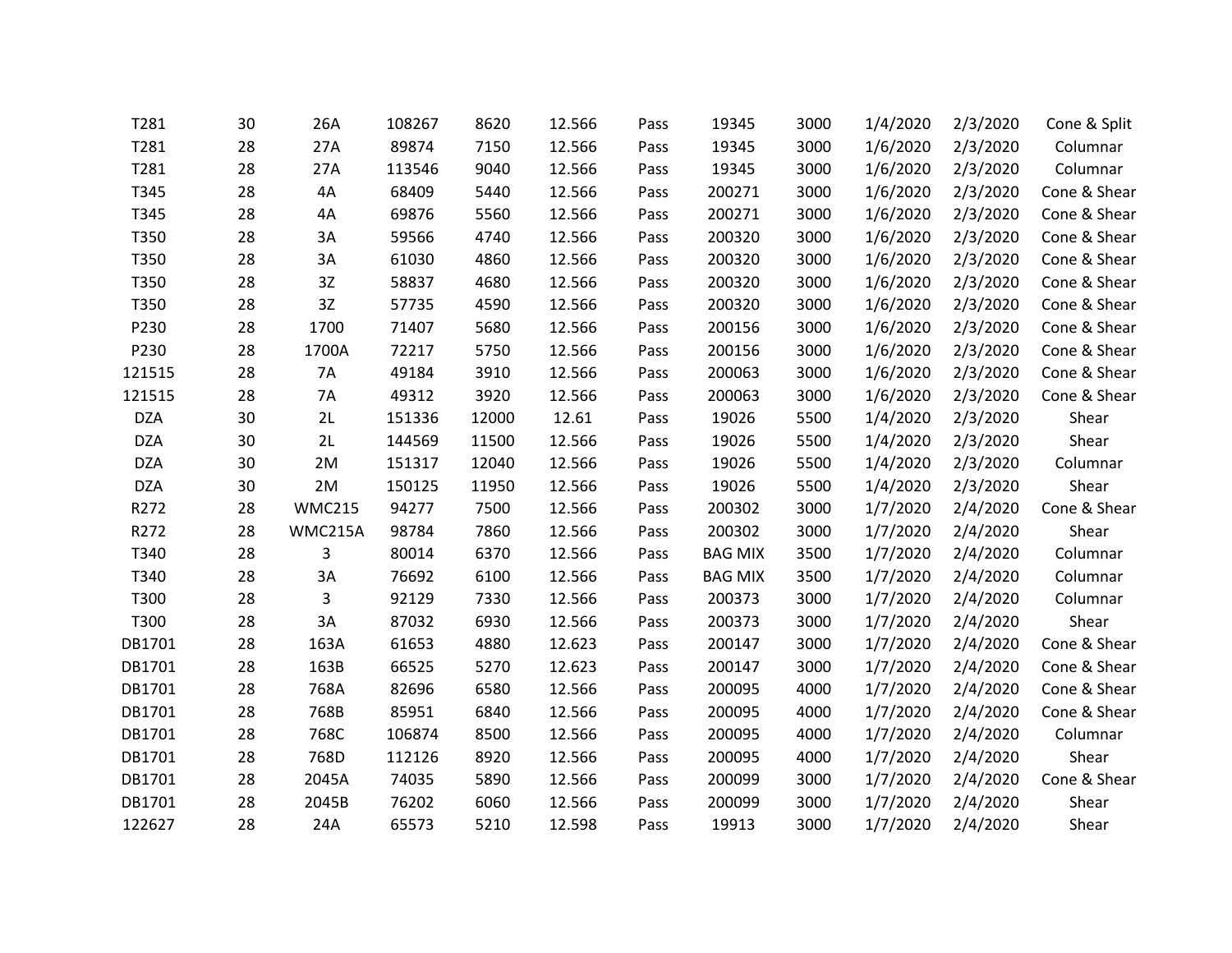| 122627 | 28 | 24B            | 66413  | 5280  | 12.566 | Pass | 19913         | 3000  | 1/7/2020 | 2/4/2020 | Shear        |
|--------|----|----------------|--------|-------|--------|------|---------------|-------|----------|----------|--------------|
| 112919 | 28 | 25             | 52450  | 4170  | 12.566 | Pass | 19581         | 3000  | 1/7/2020 | 2/4/2020 | Columnar     |
| 112919 | 28 | 25A            | 50392  | 4010  | 12.566 | Pass | 19581         | 3000  | 1/7/2020 | 2/4/2020 | Cone & Shear |
| T103   | 28 | $\overline{4}$ | 91475  | 7240  | 12.629 | Pass | 19630         | 3000  | 1/7/2020 | 2/4/2020 | Cone & Shear |
| T103   | 28 | 4A             | 97700  | 7770  | 12.566 | Pass | 19630         | 3000  | 1/7/2020 | 2/4/2020 | Columnar     |
| Q921   | 28 | 621            | 59243  | 4710  | 12.566 | Pass | 200186        | 3000  | 1/7/2020 | 2/4/2020 | Cone & Shear |
| Q921   | 28 | 621A           | 58974  | 4690  | 12.566 | Pass | 200186        | 3000  | 1/7/2020 | 2/4/2020 | Columnar     |
| T924   | 28 | $\mathbf{1}$   | 57537  | 4580  | 12.566 | Pass | <b>BAGMIX</b> | 3000  | 1/7/2020 | 2/4/2020 | Cone & Split |
| T924   | 28 | 1A             | 59792  | 4760  | 12.566 | Pass | <b>BAGMIX</b> | 3000  | 1/7/2020 | 2/4/2020 | Cone & Split |
| 106077 | 28 | 10ARB          | 133783 | 10650 | 12.566 | Pass | 19405         | 9000  | 1/7/2020 | 2/4/2020 | Shear        |
| 106077 | 28 | 10ARB          | 126033 | 10030 | 12.566 | Pass | 19405         | 9000  | 1/7/2020 | 2/4/2020 | Shear        |
| Q297   | 28 | 349A           | 77405  | 6160  | 12.566 | Pass | 200058        | 3000  | 1/7/2020 | 2/4/2020 | Cone & Shear |
| Q297   | 28 | 349A           | 76192  | 6060  | 12.566 | Pass | 200058        | 3000  | 1/7/2020 | 2/4/2020 | Cone & Shear |
| R279   | 28 | 144A           | 46204  | 3680  | 12.566 | Pass | 200178        | 3000  | 1/7/2019 | 2/4/2020 | Shear        |
| R279   | 28 | 144A           | 45677  | 3630  | 12.566 | Pass | 200178        | 3000  | 1/7/2019 | 2/4/2020 | Cone & Shear |
| S202   | 28 | 92             | 79600  | 6330  | 12.566 | Pass | 200150        | 3000  | 1/7/2020 | 2/4/2020 | Shear        |
| S202   | 28 | 92A            | 81382  | 6480  | 12.566 | Pass | 200150        | 3000  | 1/7/2020 | 2/4/2020 | Cone & Shear |
| DB1801 | 28 | 15ARK          | 190778 | 15180 | 12.566 | Pass | 19463         | 10000 | 1/7/2020 | 2/4/2020 | Shear        |
| DB1801 | 28 | 15ARK          | 197935 | 15750 | 12.566 | Pass | 19463         | 10000 | 1/7/2020 | 2/4/2020 | Cone         |
| S370   | 28 | 21A            | 89430  | 7120  | 12.566 | Pass | 200151        | 3000  | 1/7/2020 | 2/4/2020 | Shear        |
| S370   | 28 | 21A            | 86753  | 6900  | 12.566 | Pass | 200151        | 3000  | 1/7/2020 | 2/4/2020 | Shear        |
| T281   | 28 | 28A            | 119005 | 9470  | 12.566 | Pass | 19345         | 3000  | 1/7/2020 | 2/4/2020 | Cone & Split |
| T281   | 28 | 28A            | 108964 | 8670  | 12.566 | Pass | 19345         | 3000  | 1/7/2020 | 2/4/2020 | Columnar     |
| T285   | 28 | $\overline{4}$ | 105308 | 8340  | 12.623 | Pass | 19964         | 4000  | 1/7/2020 | 2/4/2020 | Shear        |
| T285   | 28 | 4A             | 104347 | 8300  | 12.566 | Pass | 19964         | 4000  | 1/7/2020 | 2/4/2020 | Shear        |
| T016   | 28 | 66             | 121715 | 9660  | 12.604 | Pass | 200297        | 3000  | 1/7/2020 | 2/4/2020 | Shear        |
| T016   | 28 | 66A            | 116110 | 9240  | 12.566 | Pass | 200297        | 3000  | 1/7/2020 | 2/4/2020 | Shear        |
| P230   | 28 | 1701           | 76875  | 6120  | 12.566 | Pass | 200156        | 3000  | 1/7/2020 | 2/4/2020 | Columnar     |
| P230   | 28 | 1701A          | 71683  | 5700  | 12.566 | Pass | 200156        | 3000  | 1/7/2020 | 2/4/2020 | Columnar     |
| S182   | 28 | 25             | 71491  | 5690  | 12.566 | Pass | 200327        | 3000  | 1/7/2020 | 2/4/2020 | Shear        |
| S182   | 28 | 25A            | 77238  | 6150  | 12.566 | Pass | 200327        | 3000  | 1/7/2020 | 2/4/2020 | Columnar     |
| T229   | 28 | 26             | 65593  | 5220  | 12.566 | Pass | 200239        | 3000  | 1/7/2020 | 2/4/2020 | Shear        |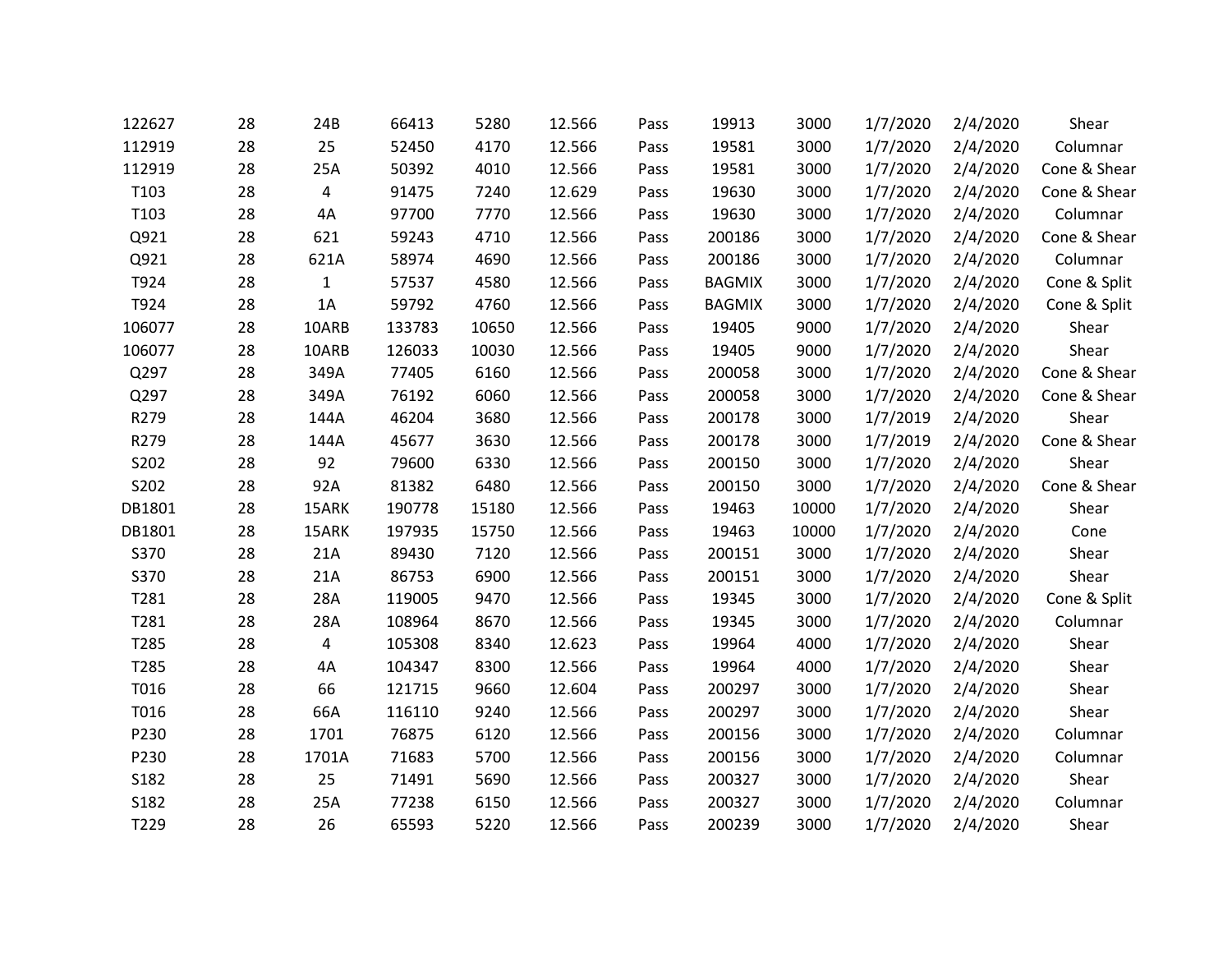| T229       | 28 | 26A           | 65580  | 5220  | 12.566 | Pass | 200239         | 3000  | 1/7/2020 | 2/4/2020 | Cone & Shear  |
|------------|----|---------------|--------|-------|--------|------|----------------|-------|----------|----------|---------------|
| S127       | 28 | 114           | 87766  | 6980  | 12.566 | Pass | 200039         | 4000  | 1/7/2020 | 2/4/2020 | Columnar      |
| S127       | 28 | 114A          | 88059  | 7010  | 12.566 | Pass | 200039         | 4000  | 1/7/2020 | 2/4/2020 | Cone          |
| Q297       | 28 | 350A          | 66601  | 5300  | 12.566 | Pass | 200059         | 3000  | 1/7/2020 | 2/4/2020 | Cone & Shear  |
| Q297       | 28 | 350A          | 71597  | 5700  | 12.566 | Pass | 200059         | 3000  | 1/7/2020 | 2/4/2020 | Columnar      |
| <b>DZA</b> | 28 | 1D            | 145022 | 11540 | 12.566 | Pass | 19027          | 10000 | 1/7/2020 | 2/4/2020 | Cone & Shear  |
| <b>DZA</b> | 28 | 1D            | 160457 | 12770 | 12.566 | Pass | 19027          | 10000 | 1/7/2020 | 2/4/2020 | Shear         |
| <b>DZA</b> | 28 | 3M            | 141359 | 11240 | 12.573 | Pass | 19026          | 5500  | 1/7/2020 | 2/4/2020 | Shear         |
| <b>DZA</b> | 28 | 3M            | 142406 | 11330 | 12.573 | Pass | 19026          | 5500  | 1/7/2020 | 2/4/2020 | Shear         |
| R260       | 28 | <b>IR314A</b> | 64960  | 5170  | 12.566 | Pass | 200110         | 3000  | 1/8/2020 | 2/5/2020 | Cone & Shear  |
| R260       | 28 | <b>IR314B</b> | 63140  | 5020  | 12.566 | Pass | 200110         | 3000  | 1/8/2020 | 2/5/2020 | Cone          |
| N202       | 28 | 93            | 102756 | 3630  | 28.274 | Pass | 200144         | 3000  | 1/8/2020 | 2/5/2020 | Cone & Shear  |
| N202       | 28 | 93A           | 116422 | 4120  | 28.274 | Pass | 200144         | 3000  | 1/8/2020 | 2/5/2020 | Cone & Shear  |
| DB1701     | 28 | 164A          | 82626  | 6580  | 12.566 | Pass | 200147         | 3000  | 1/8/2020 | 2/5/2020 | Cone          |
| DB1701     | 28 | 164AB         | 84798  | 6750  | 12.566 | Pass | 200147         | 3000  | 1/8/2020 | 2/5/2020 | Shear         |
| DB1701     | 28 | 769A          | 85238  | 6780  | 12.566 | Pass | 200095         | 4000  | 1/8/2020 | 2/5/2020 | <none></none> |
| DB1701     | 28 | 769B          | 87030  | 6930  | 12.566 | Pass | 200095         | 4000  | 1/8/2020 | 2/5/2020 | Cone & Shear  |
| DB1701     | 28 | 769C          | 100551 | 8000  | 12.566 | Pass | 200095         | 4000  | 1/8/2020 | 2/5/2020 | Cone          |
| DB1701     | 28 | 769D          | 98869  | 7870  | 12.566 | Pass | 200095         | 4000  | 1/8/2020 | 2/5/2020 | Columnar      |
| DB1701     | 28 | 2046A         | 74286  | 5910  | 12.566 | Pass | 200112         | 3000  | 1/8/2020 | 2/5/2020 | Cone          |
| DB1701     | 28 | 2046B         | 72735  | 5790  | 12.566 | Pass | 200112         | 3000  | 1/8/2020 | 2/5/2020 | Cone & Shear  |
| 122627     | 28 | 25A           | 64072  | 5100  | 12.566 | Pass | 19913          | 3000  | 1/8/2020 | 2/5/2020 | Cone & Split  |
| 122627     | 28 | 25B           | 69179  | 5510  | 12.566 | Pass | 19913          | 3000  | 1/8/2020 | 2/5/2020 | Columnar      |
| Q921       | 28 | 622           | 58892  | 4670  | 12.617 | Pass | 200186         | 3000  | 1/8/2020 | 2/5/2020 | Cone & Shear  |
| Q921       | 28 | 622A          | 62396  | 4950  | 12.617 | Pass | 200186         | 3000  | 1/8/2020 | 2/5/2020 | Columnar      |
| T011       | 28 | 33            | 72651  | 5780  | 12.566 | Pass | 200230         | 3000  | 1/8/2020 | 2/5/2020 | Cone & Shear  |
| T011       | 28 | 33A           | 74515  | 5930  | 12.566 | Pass | 200230         | 3000  | 1/8/2020 | 2/5/2020 | Cone & Shear  |
| T924       | 28 | $2^{\circ}$   | 85892  | 6840  | 12.566 | Pass | <b>BAG MIX</b> | 3000  | 1/8/2020 | 2/5/2020 | Shear         |
| T924       | 28 | 2A            | 82988  | 6600  | 12.566 | Pass | <b>BAG MIX</b> | 3000  | 1/8/2020 | 2/5/2020 | Shear         |
| R279       | 28 | 145A          | 74386  | 5920  | 12.566 | Pass | 200074         | 3000  | 1/8/2020 | 2/5/2020 | Cone & Shear  |
| R279       | 28 | 145A          | 73682  | 5860  | 12.566 | Pass | 200074         | 3000  | 1/8/2020 | 2/5/2020 | Shear         |
| R279       | 28 | 146A          | 55848  | 4440  | 12.566 | Pass | 200178         | 3000  | 1/8/2020 | 2/5/2020 | Cone & Shear  |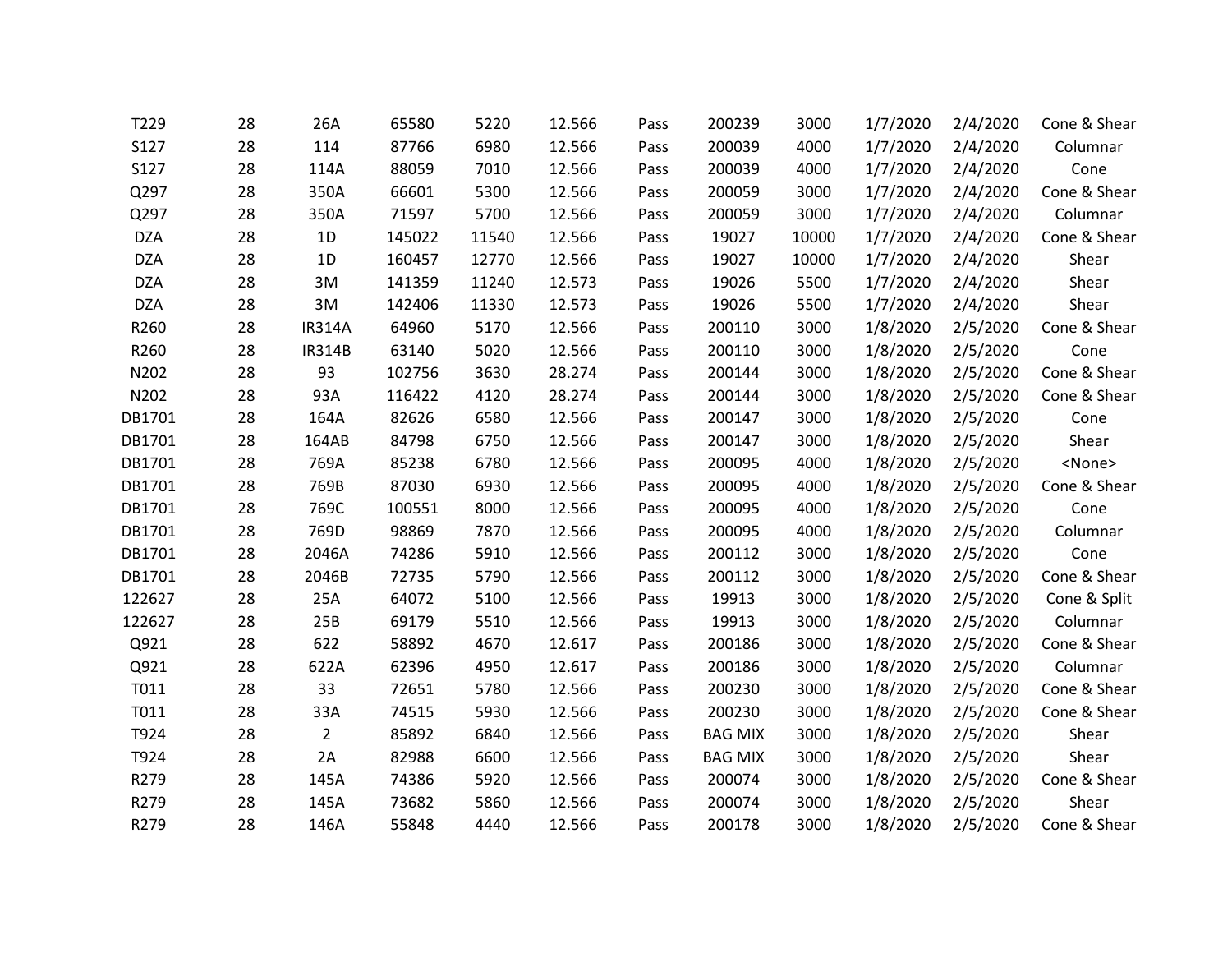| R279       | 28 | 146A          | 57908  | 4610  | 12.566 | Pass | 200178 | 3000 | 1/8/2020  | 2/5/2020 | Cone & Shear |
|------------|----|---------------|--------|-------|--------|------|--------|------|-----------|----------|--------------|
| T055       | 28 | 4             | 82078  | 6530  | 12.566 | Pass | 200158 | 3000 | 1/8/2020  | 2/5/2020 | Cone         |
| T055       | 28 | 4A            | 79085  | 6290  | 12.566 | Pass | 200158 | 3000 | 1/8/2020  | 2/5/2020 | Cone & Shear |
| S347       | 28 | 2A            | 90368  | 7190  | 12.566 | Pass | 200317 | 3000 | 1/8/2020  | 2/5/2020 | Cone & Shear |
| S347       | 28 | 2A            | 88205  | 7020  | 12.566 | Pass | 200317 | 3000 | 1/8/2020  | 2/5/2020 | Cone         |
| T281       | 28 | 29A           | 94401  | 7510  | 12.566 | Pass |        | 3000 | 1/8/2020  | 2/5/2020 | Columnar     |
| T281       | 28 | 29A           | 100993 | 8040  | 12.566 | Pass |        | 3000 | 1/8/2020  | 2/5/2020 | Columnar     |
| T345       | 28 | 5A            | 81495  | 6490  | 12.566 | Pass | 200271 | 3000 | 1/8/2020  | 2/5/2020 | Cone & Shear |
| T345       | 28 | 5A            | 72711  | 5790  | 12.566 | Pass | 200271 | 3000 | 1/8/2020  | 2/5/2020 | Cone & Shear |
| R272       | 28 | <b>WMC216</b> | 103641 | 8250  | 12.566 | Pass | 200302 | 3000 | 1/8/2020  | 2/5/2020 | Cone & Shear |
| R272       | 28 | WMC216A       | 95962  | 7640  | 12.566 | Pass | 200302 | 3000 | 1/8/2020  | 2/5/2020 | Cone & Shear |
| P230       | 28 | 1702          | 118427 | 4190  | 28.284 | Pass | 200160 | 3000 | 1/8/2020  | 2/5/2020 | Cone & Shear |
| P230       | 28 | 1702A         | 108130 | 3820  | 28.274 | Pass | 200160 | 3000 | 1/8/2020  | 2/5/2020 | Cone & Shear |
| S307       | 14 | 18B           | 77129  | 6140  | 12.566 | Pass | 200396 | 3000 | 1/22/2020 | 2/5/2020 | Shear        |
| S307       | 14 | 19B           | 74388  | 5920  | 12.566 | Pass | 200427 | 3000 | 1/22/2020 | 2/5/2020 | Cone & Shear |
| Q029       | 28 | G127A         | 90595  | 7210  | 12.566 | Pass | 200072 | 3000 | 1/8/2020  | 2/5/2020 | Cone         |
| Q029       | 28 | G127A         | 73149  | 5820  | 12.566 | Pass | 200072 | 3000 | 1/8/2020  | 2/5/2020 | Columnar     |
| <b>DZA</b> | 28 | 4D            | 169057 | 13450 | 12.566 | Pass | 19027  | 7000 | 1/8/2020  | 2/5/2020 | Shear        |
| <b>DZA</b> | 28 | 4D            | 170721 | 13590 | 12.566 | Pass | 19027  | 7000 | 1/8/2020  | 2/5/2020 | Shear        |
| <b>DZA</b> | 28 | 5M            | 129709 | 10290 | 12.604 | Pass | 19026  | 5500 | 1/8/2020  | 2/5/2020 | Shear        |
| <b>DZA</b> | 28 | 5M            | 129866 | 10330 | 12.566 | Pass | 19026  | 5500 | 1/8/2020  | 2/5/2020 | Shear        |
| DB1701     | 28 | 165A          | 88302  | 7030  | 12.566 | Pass | 200147 | 3000 | 1/9/2020  | 2/6/2020 | Cone & Shear |
| DB1701     | 28 | 165B          | 83918  | 6680  | 12.566 | Pass | 200147 | 3000 | 1/9/2020  | 2/6/2020 | Cone & Shear |
| DB1701     | 28 | 770A          | 92207  | 7340  | 12.566 | Pass | 200095 | 4000 | 1/9/2020  | 2/6/2020 | Cone & Shear |
| DB1701     | 28 | 770B          | 91120  | 7250  | 12.566 | Pass | 200095 | 4000 | 1/9/2020  | 2/6/2020 | Cone & Shear |
| DB1701     | 28 | 770C          | 91956  | 7320  | 12.566 | Pass | 200095 | 4000 | 1/9/2020  | 2/6/2020 | Shear        |
| DB1701     | 28 | 770D          | 93117  | 7410  | 12.566 | Pass | 200095 | 4000 | 1/9/2020  | 2/6/2020 | Cone         |
| 122627     | 28 | 26A           | 71463  | 5690  | 12.566 | Pass | 19913  | 3000 | 1/9/2020  | 2/6/2020 | Cone         |
| 122627     | 28 | 26B           | 67714  | 5390  | 12.566 | Pass | 19913  | 3000 | 1/9/2020  | 2/6/2020 | Cone         |
| Q921       | 28 | 623           | 60843  | 4840  | 12.566 | Pass | 200186 | 3000 | 1/9/2020  | 2/6/2020 | Cone & Split |
| Q921       | 28 | 623A          | 61973  | 4930  | 12.566 | Pass | 200186 | 3000 | 1/9/2020  | 2/6/2020 | Columnar     |
| R260       | 28 | <b>IR315A</b> | 67474  | 5370  | 12.566 | Pass | 200110 | 3000 | 1/9/2020  | 2/6/2020 | Cone & Shear |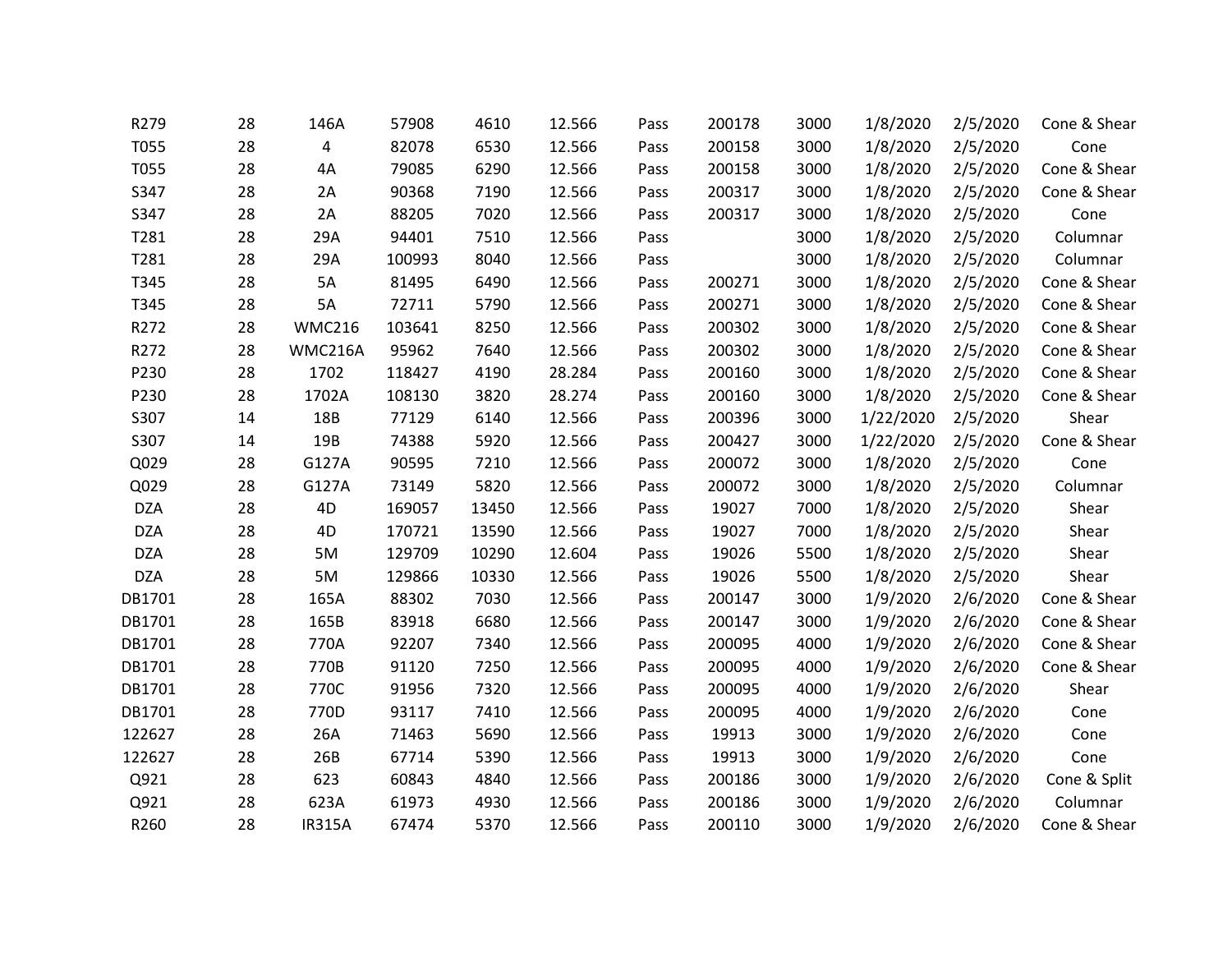| R260         | 28 | <b>IR315B</b> | 74126  | 5900 | 12.566 | Pass | 200110        | 3000 | 1/9/2020 | 2/6/2020 | Columnar     |
|--------------|----|---------------|--------|------|--------|------|---------------|------|----------|----------|--------------|
| T924         | 28 | 3             | 48344  | 3850 | 12.566 | Pass | <b>BAGMIX</b> | 3000 | 1/9/2020 | 2/6/2020 | Cone & Shear |
| T924         | 28 | 3A            | 60745  | 4830 | 12.566 | Pass | <b>BAGMIX</b> | 3000 | 1/9/2020 | 2/6/2020 | Columnar     |
| R273         | 28 | 136           | 69200  | 5510 | 12.566 | Pass | 200256        | 3000 | 1/9/2020 | 2/6/2020 | Cone & Shear |
| R273         | 28 | 136A          | 69629  | 5540 | 12.566 | Pass | 200256        | 3000 | 1/9/2020 | 2/6/2020 | Cone         |
| S202         | 28 | 94            | 61575  | 4900 | 12.566 | Pass | 200150        | 3000 | 1/9/2020 | 2/6/2020 | Cone & Shear |
| S202         | 28 | 94A           | 61954  | 4930 | 12.566 | Pass | 200150        | 3000 | 1/9/2020 | 2/6/2020 | Cone         |
| T055         | 28 | 5             | 63255  | 5030 | 12.566 | Pass | 200158        | 3000 | 1/9/2020 | 2/6/2020 | Cone & Split |
| T055         | 28 | 5A            | 65902  | 5240 | 12.566 | Pass | 200158        | 3000 | 1/9/2020 | 2/6/2020 | Cone & Shear |
| T345         | 28 | 7A            | 109087 | 8680 | 12.566 | Pass | <b>BAGMIX</b> | 6000 | 1/9/2020 | 2/6/2020 | Cone & Shear |
| T345         | 28 | 7A            | 106946 | 8510 | 12.566 | Pass | <b>BAGMIX</b> | 6000 | 1/9/2020 | 2/6/2020 | Columnar     |
| S347         | 28 | 3A            | 117936 | 9390 | 12.566 | Pass | 200317        | 3000 | 1/9/2020 | 2/6/2020 | Shear        |
| S347         | 28 | 3A            | 117378 | 9340 | 12.566 | Pass | 200317        | 3000 | 1/9/2020 | 2/6/2020 | Cone         |
| S370         | 28 | 22A           | 61134  | 4840 | 12.629 | Pass | 200151        | 3000 | 1/9/2020 | 2/6/2020 | Cone & Shear |
| S370         | 28 | 22A           | 57134  | 4550 | 12.566 | Pass | 200151        | 3000 | 1/9/2020 | 2/6/2020 | Cone & Shear |
| T290         | 28 | 1A            | 83870  | 6690 | 12.529 | Pass | 200084        | 3000 | 1/9/2020 | 2/6/2020 | Cone & Shear |
| T290         | 28 | 1A            | 81811  | 6510 | 12.566 | Pass | 200084        | 3000 | 1/9/2020 | 2/6/2020 | Cone & Split |
| T349         | 28 | 1A            | 79693  | 6340 | 12.566 | Pass | 200233        | 3000 | 1/9/2020 | 2/6/2020 | Cone & Shear |
| T349         | 28 | 1A            | 74434  | 5920 | 12.566 | Pass | 200233        | 3000 | 1/9/2020 | 2/6/2020 | Cone & Shear |
| DB1701       | 28 | 770AR         | 88159  | 7020 | 12.566 | Pass | 200095        | 4000 | 1/9/2020 | 2/6/2020 | Cone & Split |
| DB1701       | 28 | <b>770ARI</b> | 86247  | 6860 | 12.566 | Pass | 200095        | 4000 | 1/9/2020 | 2/6/2020 | Cone         |
| <b>DB170</b> | 28 | 2047A         | 50358  | 4010 | 12.566 | Pass | 200099        | 3000 | 1/9/2020 | 2/6/2020 | Cone & Shear |
| DB170        | 28 | 2047B         | 66518  | 5290 | 12.566 | Pass | 200099        | 3000 | 1/9/2020 | 2/6/2020 | Cone & Shear |
| R272         | 28 | <b>WMC217</b> | 85161  | 6760 | 12.592 | Pass | 200302        | 3000 | 1/9/2020 | 2/6/2020 | Cone & Shear |
| R272         | 28 | WMC217A       | 86503  | 6870 | 12.592 | Pass | 200302        | 3000 | 1/9/2020 | 2/6/2020 | Columnar     |
| R272         | 28 | WMC217D       | 86667  | 6900 | 12.566 | Pass | 200302        | 3000 | 1/9/2020 | 2/6/2020 | Cone & Shear |
| R272         | 28 | WMC217E       | 83713  | 6660 | 12.566 | Pass | 200302        | 3000 | 1/9/2020 | 2/6/2020 | Shear        |
| T016         | 28 | 68            | 108931 | 8660 | 12.573 | Pass | 200297        | 3000 | 1/9/2020 | 2/6/2020 | Columnar     |
| T016         | 28 | 68A           | 113661 | 9040 | 12.573 | Pass | 200297        | 3000 | 1/9/2020 | 2/6/2020 | Cone         |
| R243         | 28 | 129           | 70969  | 5630 | 12.61  | Pass | 200327        | 3000 | 1/9/2020 | 2/6/2020 | Cone & Shear |
| R243         | 28 | 129A          | 79633  | 6340 | 12.566 | Pass | 200327        | 3000 | 1/9/2020 | 2/6/2020 | Cone & Shear |
| DB1801       | 28 | 26            | 55769  | 4410 | 12.636 | Pass | 200196        | 3000 | 1/9/2020 | 2/6/2020 | Cone & Shear |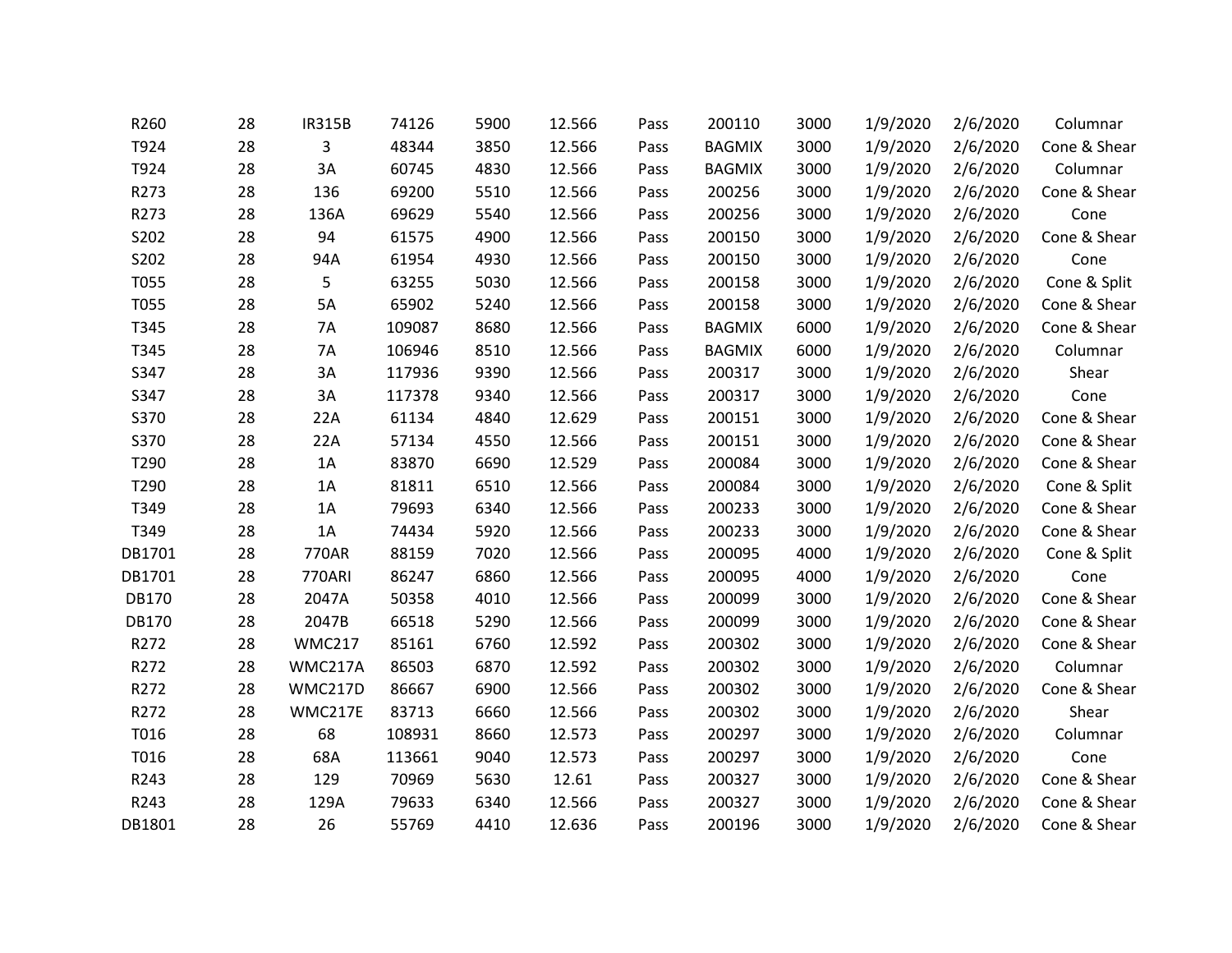| DB1801      | 28 | 26A            | 55597  | 4420   | 12.566 | Pass | 200196         | 3000  | 1/9/2020  | 2/6/2020 | Columnar     |
|-------------|----|----------------|--------|--------|--------|------|----------------|-------|-----------|----------|--------------|
| Q029        | 28 | 428A           | 76769  | 6110   | 12.566 | Pass | 200285         | 4000  | 1/9/2020  | 2/6/2020 | Shear        |
| Q029        | 28 | 428A           | 73903  | 5880   | 12.566 | Pass | 200285         | 4000  | 1/9/2020  | 2/6/2020 | Shear        |
| Q029        | 28 | 429A           | 72606  | 5780   | 12.566 | Pass | 200285         | 4000  | 1/9/2020  | 2/6/2020 | Columnar     |
| Q029        | 28 | 429A           | 70771  | 5630   | 12.566 | Pass | 200285         | 4000  | 1/9/2020  | 2/6/2020 | Cone & Shear |
| S293        | 28 | 4A             | 30484  | < 2430 | 12.566 | Fail |                | 4000  | 1/9/2020  | 2/6/2020 | Columnar     |
| S293        | 28 | 4A             | 30725  | < 2440 | 12.566 | Fail |                | 4000  | 1/9/2020  | 2/6/2020 | Columnar     |
| S060        | 28 | 58             | 64712  | 5150   | 12.566 | Pass | 200196         | 3000  | 1/9/2020  | 2/6/2020 | Shear        |
| S060        | 28 | 58A            | 62636  | 4980   | 12.566 | Pass | 200196         | 3000  | 1/9/2020  | 2/6/2020 | Shear        |
| S060        | 28 | <b>58AR</b>    | 66461  | 5290   | 12.566 | Pass | 200196         | 3000  | 1/9/2020  | 2/6/2020 | Cone & Shear |
| S060        | 28 | 58AR1          | 65380  | 5200   | 12.566 | Pass | 200196         | 3000  | 1/9/2020  | 2/6/2020 | Shear        |
| S285        | 28 | 63             | 74691  | 5940   | 12.566 | Pass | 200449         | 3000  | 1/9/2020  | 2/6/2020 | Cone & Shear |
| S285        | 28 | 63A            | 78908  | 6280   | 12.566 | Pass | 200449         | 3000  | 1/9/2020  | 2/6/2020 | Shear        |
| T016        | 28 | 67             | 95022  | 7560   | 12.566 | Pass | 200297         | 3000  | 1/9/2020  | 2/6/2020 | Shear        |
| T016        | 28 | 67A            | 95331  | 7590   | 12.566 | Pass | 200297         | 3000  | 1/9/2020  | 2/6/2020 | Shear        |
| R279        | 28 | 154C           | 64933  | 5170   | 12.566 | Pass | 200406         | 3000  | 1/29/2020 | 2/6/2020 | Cone & Shear |
| R279        | 28 | 154C           | 61005  | 4850   | 12.566 | Pass | 200406         | 3000  | 1/29/2020 | 2/6/2020 | Columnar     |
| S060        | 28 | 516            | 78084  | 6210   | 12.566 | Pass | 200196         | 3000  | 1/10/2020 | 2/7/2020 | Columnar     |
| S060        | 28 | 516A           | 75862  | 6040   | 12.566 | Pass | 200196         | 3000  | 1/10/2020 | 2/7/2020 | Cone & Shear |
| T340        | 28 | $\overline{4}$ | 67197  | 5350   | 12.566 | Pass | <b>BAG MIX</b> | 3500  | 1/10/2020 | 2/7/2020 | Cone & Shear |
| T340        | 28 | 4A             | 64378  | 5120   | 12.566 | Pass | <b>BAG MIX</b> | 3500  | 1/10/2020 | 2/7/2020 | Cone & Shear |
| 122627      | 28 | 27A            | 53769  | 4280   | 12.566 | Pass | 19913          | 3000  | 1/10/2020 | 2/7/2020 | Cone & Shear |
| 122627      | 28 | 27B            | 54848  | 4360   | 12.566 | Pass | 19913          | 3000  | 1/10/2020 | 2/7/2020 | Shear        |
| R260        | 28 | <b>IR316A</b>  | 80486  | 6400   | 12.566 | Pass | 200110         | 3000  | 1/10/2020 | 2/7/2020 | Shear        |
| R260        | 28 | <b>IR316B</b>  | 77215  | 6140   | 12.566 | Pass | 200110         | 3000  | 1/10/2020 | 2/7/2020 | Shear        |
| <b>S338</b> | 28 | 905            | 91712  | 7270   | 12.61  | Pass | <b>BAG MIX</b> | 3000  | 1/10/2020 | 2/7/2020 | Cone & Shear |
| <b>S338</b> | 28 | 905A           | 87483  | 6960   | 12.566 | Pass | <b>BAG MIX</b> | 3000  | 1/10/2020 | 2/7/2020 | Shear        |
| DB1801      | 28 | 16ARK          | 219521 | 17470  | 12.566 | Pass | 19463          | 10000 | 1/10/2020 | 2/7/2020 | Shear        |
| DB1801      | 28 | 16ARK          | 217826 | 17330  | 12.566 | Pass | 19463          | 10000 | 1/10/2020 | 2/7/2020 | Shear        |
| S009        | 28 | 13A            | 134079 | 10670  | 12.566 | Pass | 200283         | 3000  | 1/10/2020 | 2/7/2020 | Cone         |
| S009        | 28 | 13B            | 128939 | 10260  | 12.566 | Pass | 200283         | 3000  | 1/10/2020 | 2/7/2020 | Cone         |
| S370        | 28 | 23A            | 78980  | 6310   | 12.516 | Pass | 200151         | 3000  | 1/10/2020 | 2/7/2020 | Cone & Shear |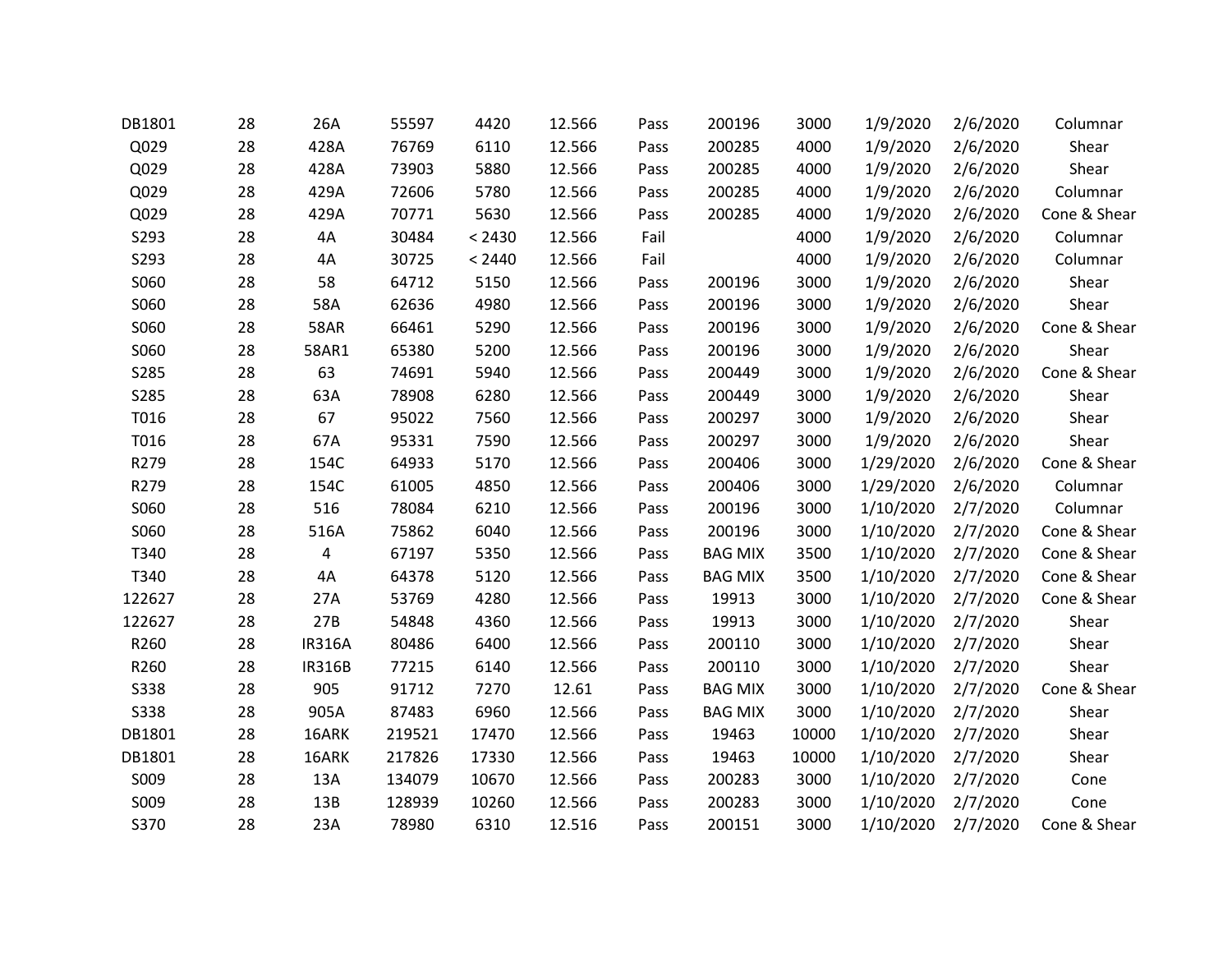| S370       | 28             | 23A       | 88001  | 7000  | 12.566 | Pass | 200151 | 3000  | 1/10/2020 | 2/7/2020 | Shear        |
|------------|----------------|-----------|--------|-------|--------|------|--------|-------|-----------|----------|--------------|
| T281       | 28             | 30A       | 81779  | 6510  | 12.566 | Pass |        | 3000  | 1/10/2020 | 2/7/2020 | Cone & Split |
| T281       | 28             | 30A       | 72551  | 5770  | 12.566 | Pass |        | 3000  | 1/10/2020 | 2/7/2020 | Columnar     |
| T290       | 28             | 2A        | 92455  | 7340  | 12.592 | Pass | 200084 | 3000  | 1/10/2020 | 2/7/2020 | Cone & Shear |
| T290       | 28             | 2A        | 101495 | 8080  | 12.566 | Pass | 200084 | 3000  | 1/10/2020 | 2/7/2020 | Columnar     |
| T350       | 28             | 4A        | 69451  | 5500  | 12.636 | Pass | 200320 | 3000  | 1/10/2020 | 2/7/2020 | Columnar     |
| T350       | 28             | 4A        | 68086  | 5420  | 12.566 | Pass | 200320 | 3000  | 1/10/2020 | 2/7/2020 | Cone & Shear |
| DB1701     | 28             | 166A      | 82855  | 6590  | 12.566 | Pass | 200125 | 3000  | 1/10/2020 | 2/7/2020 | Cone & Shear |
| DB1701     | 28             | 166B      | 86933  | 6920  | 12.566 | Pass | 200125 | 3000  | 1/10/2020 | 2/7/2020 | Cone         |
| DB1701     | 28             | 2048A     | 82460  | 6560  | 12.566 | Pass | 200150 | 3000  | 1/10/2020 | 2/7/2020 | Cone         |
| DB1701     | 28             | 2048B     | 87578  | 6970  | 12.566 | Pass | 200150 | 3000  | 1/10/2020 | 2/7/2020 | Cone & Shear |
| DB1701     | 28             | 1442A     | 98091  | 3460  | 28.312 | Pass | 200098 | 3000  | 1/10/2020 | 2/7/2020 | Shear        |
| DB1701     | 28             | 1442B     | 95042  | 3360  | 28.274 | Pass | 200098 | 3000  | 1/10/2020 | 2/7/2020 | Cone & Split |
| DB1701     | 28             | 2108A     | 68351  | 5440  | 12.566 | Pass | 200099 | 3000  | 1/10/2020 | 2/7/2020 | Cone & Shear |
| DB1701     | 28             | 2108B     | 67271  | 5350  | 12.566 | Pass | 200099 | 3000  | 1/10/2020 | 2/7/2020 | Cone & Shear |
| P230       | 28             | 1703      | 81867  | 6510  | 12.566 | Pass | 200156 | 3000  | 1/10/2020 | 2/7/2020 | Cone & Shear |
| P230       | 28             | 1703A     | 75063  | 5970  | 12.566 | Pass | 200156 | 3000  | 1/10/2020 | 2/7/2020 | Cone & Shear |
| P230       | 28             | 1704      | 66172  | 5270  | 12.566 | Pass | 200154 | 3000  | 1/10/2020 | 2/7/2020 | Cone & Shear |
| P230       | 28             | 1704A     | 68005  | 5410  | 12.566 | Pass | 200154 | 3000  | 1/10/2020 | 2/7/2020 | Cone & Shear |
| S234       | 28             | 65        | 52203  | 4150  | 12.566 | Pass | 200200 | 3000  | 1/10/2020 | 2/7/2020 | Cone & Shear |
| S234       | 28             | 65A       | 49961  | 3980  | 12.566 | Pass | 200200 | 3000  | 1/10/2020 | 2/7/2020 | Cone & Split |
| T265       | 28             | 8A        | 113326 | 9020  | 12.566 | Pass |        | 3000  | 1/10/2020 | 2/7/2020 | Cone & Shear |
| T265       | 28             | <b>8A</b> | 135438 | 10780 | 12.566 | Pass |        | 3000  | 1/10/2020 | 2/7/2020 | Columnar     |
| T345       | 28             | 8A        | 56781  | 4500  | 12.604 | Pass | 200264 | 4000  | 1/10/2020 | 2/7/2020 | Cone & Split |
| T345       | 28             | 8A        | 67029  | 5320  | 12.604 | Pass | 200264 | 4000  | 1/10/2020 | 2/7/2020 | Cone & Shear |
| <b>DZA</b> | 28             | 2D        | 160286 | 12760 | 12.566 | Pass | 19027  | 10000 | 1/10/2020 | 2/7/2020 | Cone         |
| <b>DZA</b> | 28             | 2D        | 157430 | 12530 | 12.566 | Pass | 19027  | 10000 | 1/10/2020 | 2/7/2020 | Cone         |
| <b>DZA</b> | 28             | 2L        | 157211 | 12510 | 12.566 | Pass | 19027  | 10000 | 1/10/2020 | 2/7/2020 | Cone         |
| <b>DZA</b> | 28             | 2L        | 154021 | 12260 | 12.566 | Pass | 19027  | 10000 | 1/10/2020 | 2/7/2020 | Cone         |
| <b>DZA</b> | 28             | 6L        | 167781 | 13350 | 12.566 | Pass | 19027  | 7000  | 1/10/2020 | 2/7/2020 | Cone & Shear |
| <b>DZA</b> | 28             | 6L        | 174909 | 13920 | 12.566 | Pass | 19027  | 7000  | 1/10/2020 | 2/7/2020 | Cone         |
| R279       | $\overline{7}$ | 155C      | 51775  | 4120  | 12.566 | Pass | 200406 | 3000  | 1/31/2020 | 2/7/2020 | Cone & Shear |